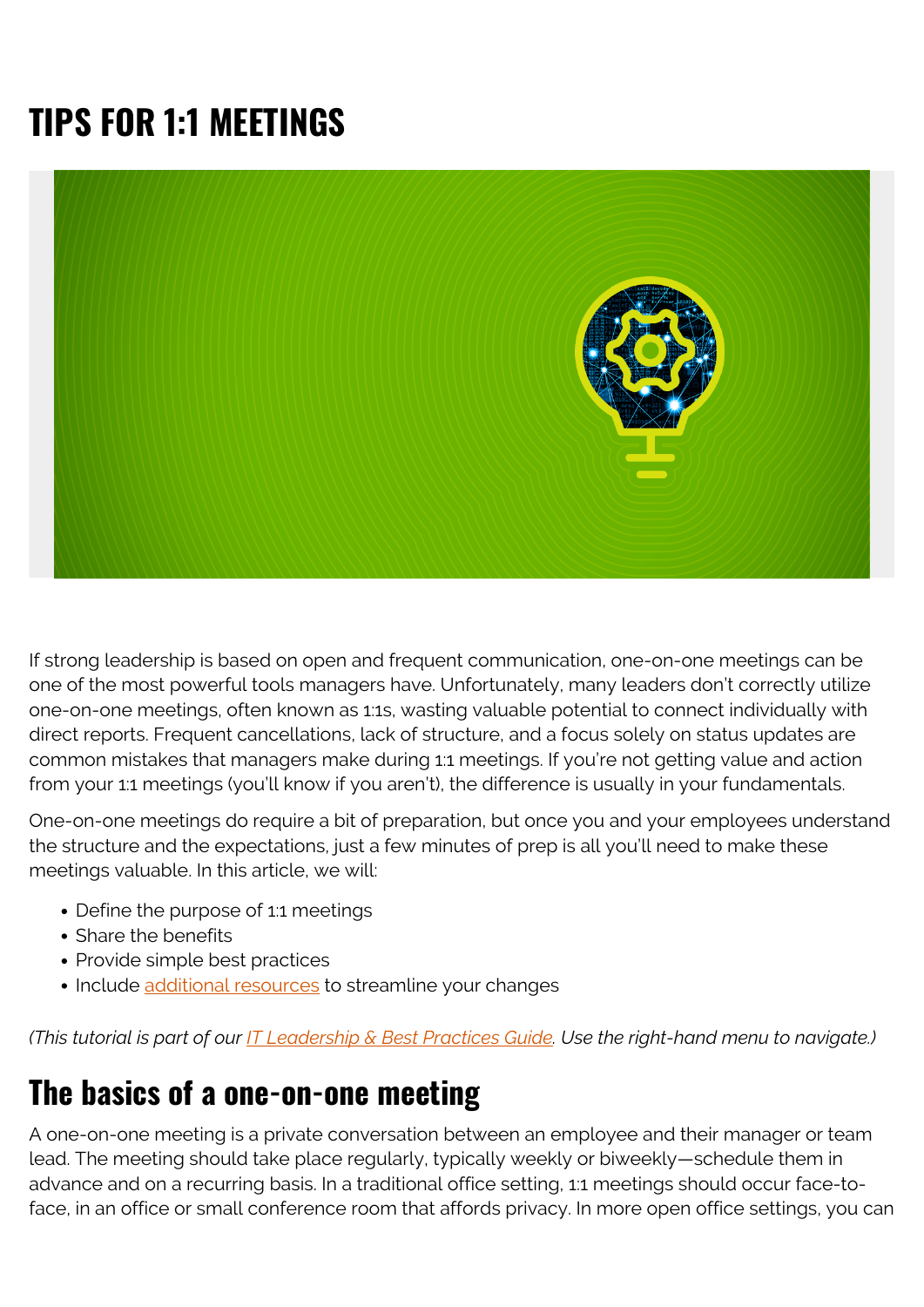meet on a set of couches, but make sure it's far enough away from your team or other employees that eavesdropping isn't easy. If your employees are remote, set up phone calls or video chats.

So, what's the purpose of a 1:1 meeting? One-on-ones are crucial in all companies as they are designed to check-in with employees about day-to-day basics, responsibilities, questions, longterm goals, and general job satisfaction. (That might sound like a lot, but we'll help make it easy.) The 1:1 is the best way for managers and those who report to them to develop a strong relationship, connect on pressing issues, and ensure that employees feel like they're working toward their goals.

These are not the same as evaluations, which are more structured and provide a formal performance assessment.

## **Benefits of 1:1 meetings**

Managers and employees alike may dread 1:1 meetings. Employees may be annoyed that the manager is ill-prepared or cancelled the meeting several times, or they may fear the manager will be overly critical. Managers may feel awkward, unsure of what to talk about or how to "check in" without micromanaging. But the positives of one-on-one meetings far outweigh these feelings. Once you establish a routine and structure for your 1:1s, both parties can feel satisfied and valued.

Common benefits of 1:1 meetings include:

- **Better employee engagement.** The manager shows that each employee is worth some of the manager's time; in return, employees will come to meetings better prepared.
- **Increased productivity**. Talking about challenges, upcoming projects, or long-term goals can help refocus each employee.
- **Reduced turnover.** When employees know they have a safe space to ask questions and seek feedback, they can be more satisfied with their job, reducing their likelihood of leaving the company.
- **Proactive problem management.** Direct reports will feel more comfortable asking questions or sharing their challenges, and the manager can offer regular feedback on projects. This helps catch small issues, whether work or personnel related, before they snowball into large problems.
- **Real-time, two-way feedback.** One-on-one meetings should be more conversational, less dictatorial. Managers can give quick feedback and celebrate employee wins, and the employee should feel comfortable to do the same.
- **Improved performance.** This is a culmination of all the other benefits: both employees and managers will work more productively and successfully—which results in improved performance evaluations for both of you.

## **Best practices for 1:1 meetings**

A variety of **best practices** and **leadership tactics** can improve your 1:1 meetings. Let's start with the fundamentals—master these practices and your 1:1 meetings will benefit both you as the manager and your direct reports.

#### **Stay consistent**

Successful 1:1 meetings are consistent ones. Meetings should have a regular cadence, whether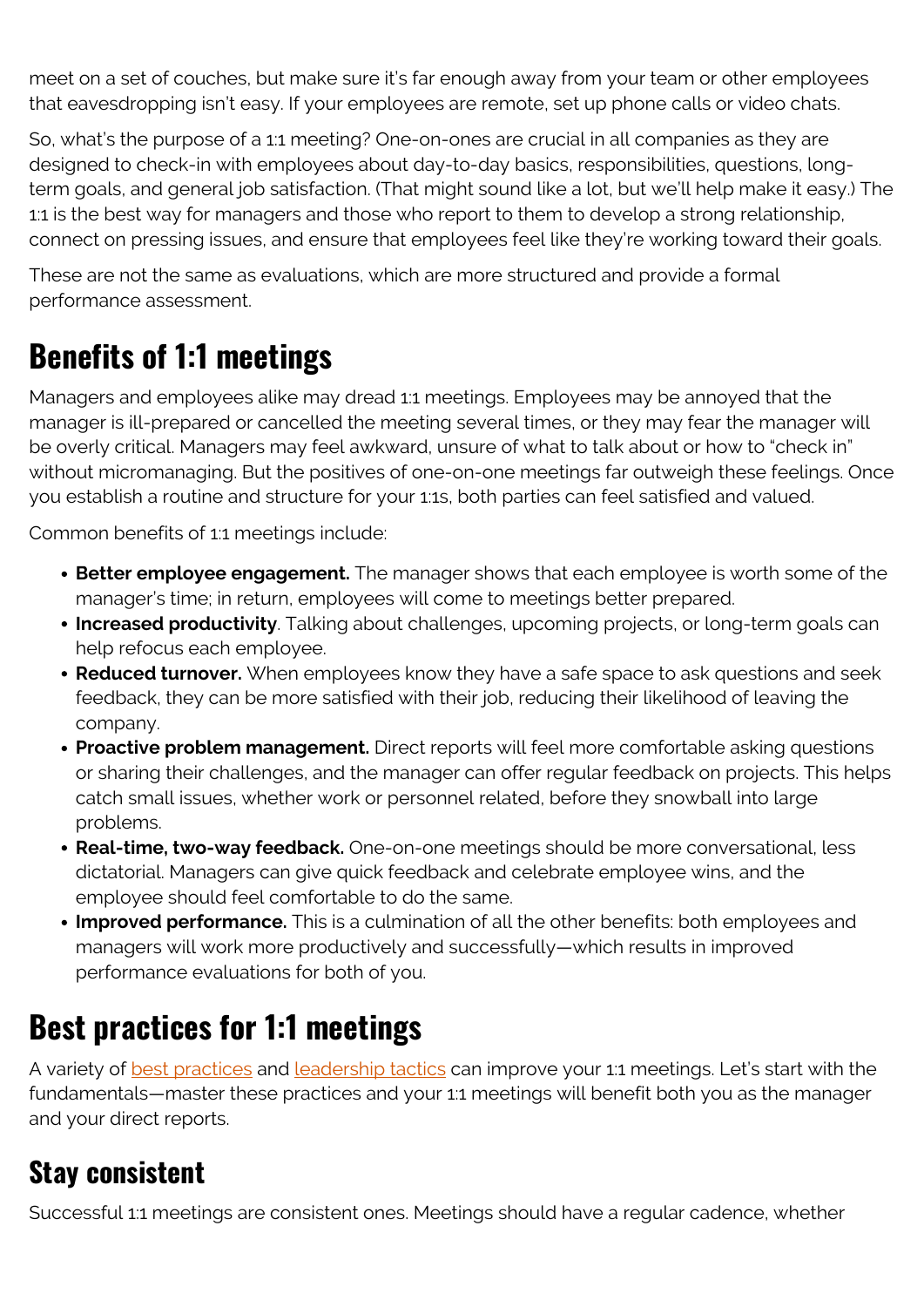weekly or biweekly, and be treated with top priority. Canceling 1:1 meetings should only occur in pressing circumstances; frequent cancellations or rescheduling result in [employees feeling](https://www.forbes.com/sites/work-in-progress/2013/11/11/the-secret-to-effective-one-on-one-meetings-with-direct-reports/) [unworthy of their manager's time](https://www.forbes.com/sites/work-in-progress/2013/11/11/the-secret-to-effective-one-on-one-meetings-with-direct-reports/). This consistency applies to the meeting structure, too, so both you and your employee know what to expect from week to week. This consistency is particularly vital when your workers are remote.

## **Prepare**

A prepared agenda is crucial for efficient, successful meetings. Both you and your direct reports should come prepared to share status, ask and answer questions, etc. You certainly can share your agenda ahead of time, though simply bringing it to the meeting is useful, too. The better prepared you are as manager, the better prepared your employees will learn to be. Eventually, your employees may start dictating the meeting's agenda.

### **Maintain privacy**

Although 1:1s won't always involve confidential information, ensuring privacy lets employees get comfortable and build trust. That privacy is essential when it's time to talk about feedback or longterm career moves. Seek a private office or conference space for face-to-face meetings and close the door to your home office when meeting remotely.

#### **Minimize distractions**

Conducting your meeting in privacy and with minimal to no distractions shows that you value what your employees have to say—that nothing is more important.

- For in-person meetings, turn off your computer and phone to avoid notifications, and use pen and paper to keep any notes.
- For remote/virtual 1:1s, use a quiet place with stable internet access, limiting noise (like coffee shops) and wearing headsets if that improves the connection. Use pen and paper to keep notes to avoid interruptions.

#### **Have a conversation**

Unlike a team or department meeting where one person is conveying information to a group of workers, a 1:1 is a conversation. Though you're the manager, you should not talk the entire time. Do equal parts talking and listening, and let the employee steer the conversation. Some weeks, your employee may talk more than you do—and that's good!

#### **Take notes**

The act of taking notes is vital to 1:1 meetings, signaling that you're serious, you're listening, and you'll follow up. Try using pen and paper for your note taking. Studies show that [taking notes more](https://www.npr.org/2016/04/17/474525392/attention-students-put-your-laptops-away) [slowly is precisely what makes them useful](https://www.npr.org/2016/04/17/474525392/attention-students-put-your-laptops-away). If you do need your laptop or device, use it solely for notes.